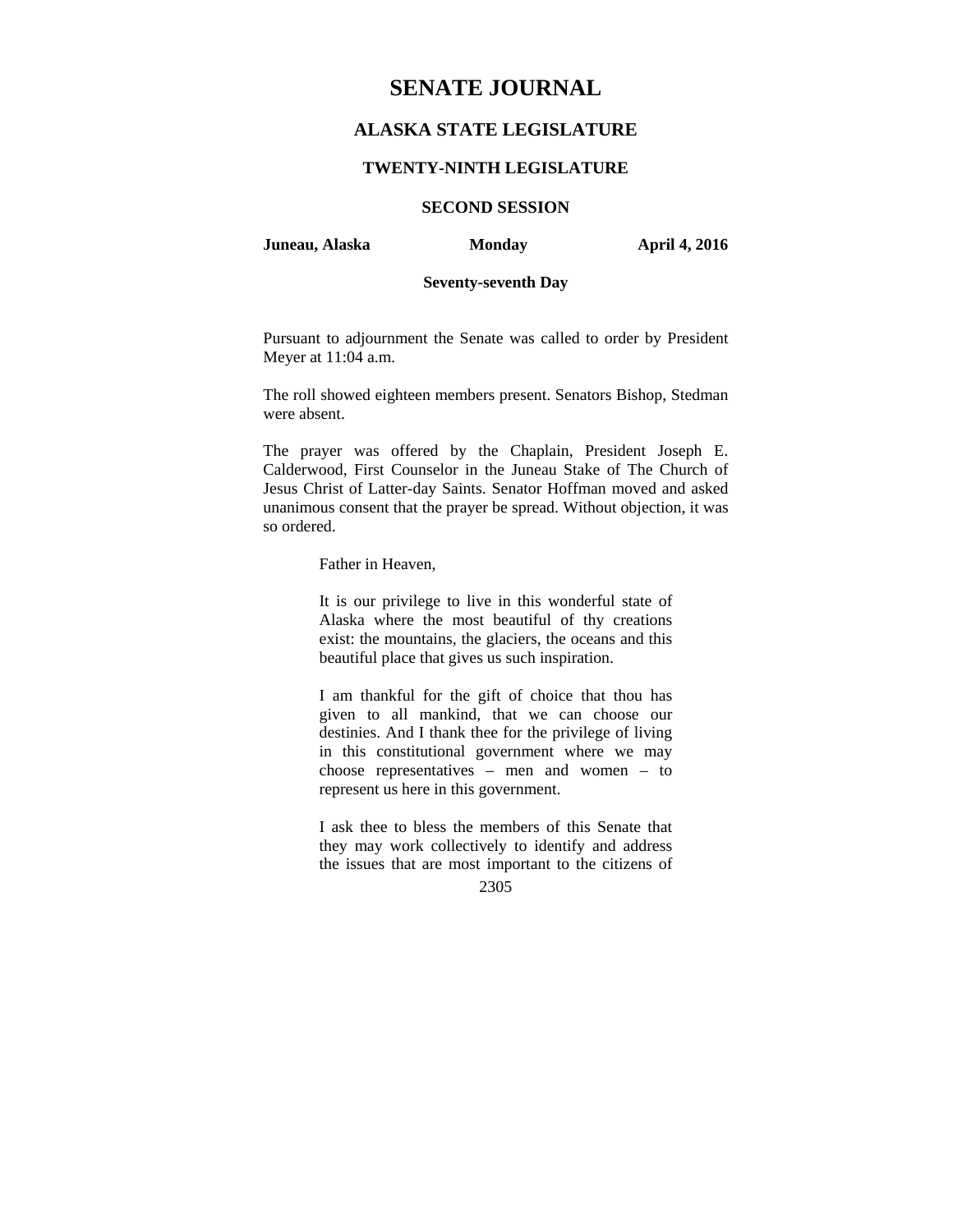this state; that they may have thy protection, and thy peace and thy prosperity; and that the families of this state can live in happiness.

These things I say in the name of Jesus Christ, Amen.

Senator Hoffman led the Senate in the Pledge of Allegiance.

#### **Certification**

Senator Coghill moved and asked unanimous consent that the journals for the seventy-fourth through seventy-sixth legislative days be approved as certified by the Secretary. Without objection, it was so ordered.

Senator Coghill moved and asked unanimous consent Senator Bishop be excused from a call of the Senate today. Without objection, Senator Bishop was excused.

The presence of Senator Stedman was noted.

#### **Messages from the House**

Message dated April 1 was read stating the House passed and transmitted for consideration:

#### **First Reading and Reference of House Bills**

#### **HB 27**

CS FOR SPONSOR SUBSTITUTE FOR HOUSE BILL NO. 27(JUD) am BY THE HOUSE JUDICIARY COMMITTEE, entitled:

> "An Act relating to the duties of the Department of Health and Social Services; relating to hearings on and plans for permanent placement of a child in need of aid; relating to school placement and transportation for children in foster care; relating to foster care transition programs; relating to emergency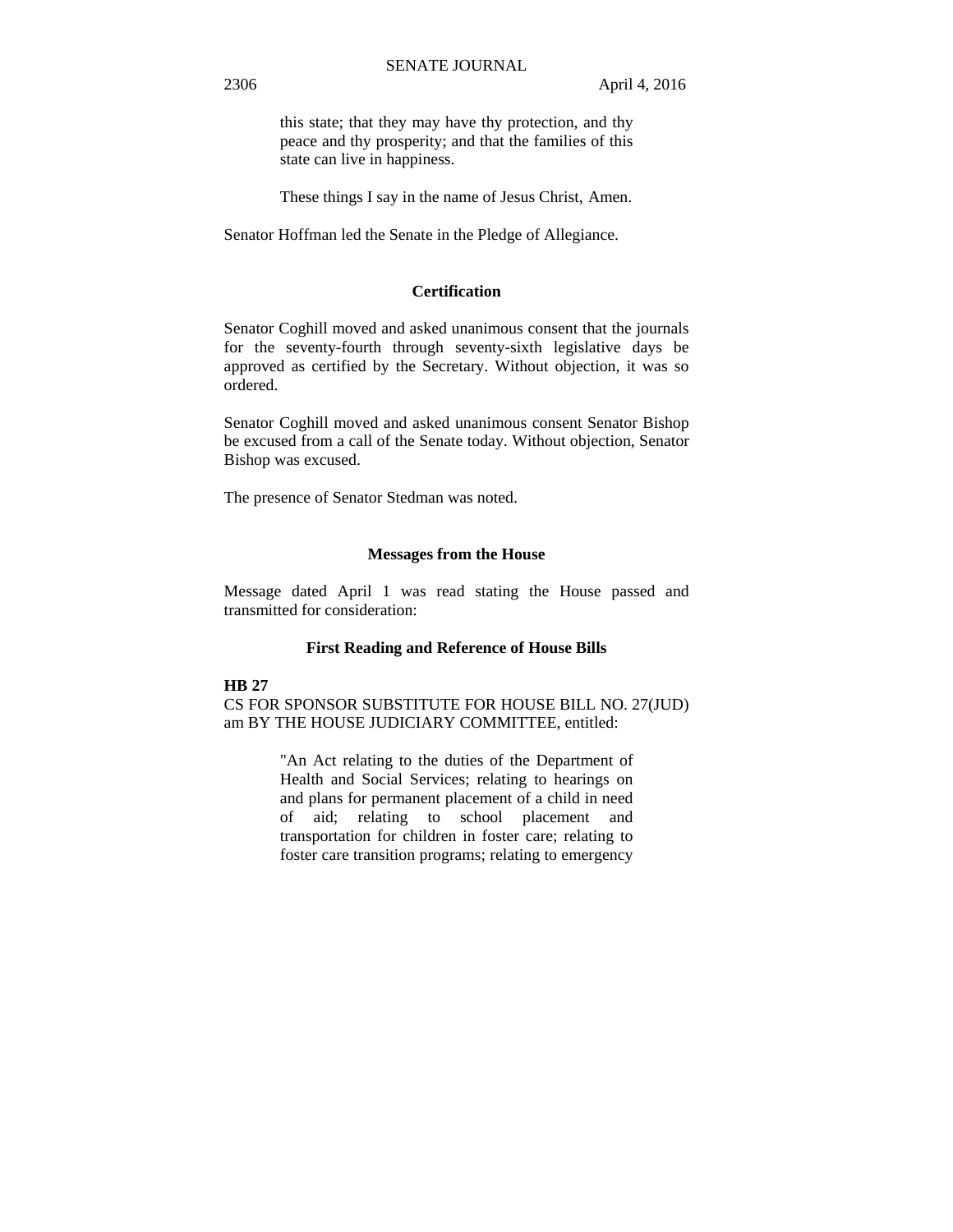April 4, 2016 2307

and temporary placement of a child in need of aid; relating to transitional living arrangements for children in foster care; and amending Rule 17.2, Alaska Child in Need of Aid Rules of Procedure."

was read the first time and referred to the Health and Social Services and Judiciary Committees.

#### **HB 275**

CS FOR HOUSE BILL NO. 275(STA) am BY THE HOUSE STATE AFFAIRS COMMITTEE, entitled:

> "An Act establishing Katie John Day; and establishing Indigenous Peoples Day."

was read the first time and referred to the State Affairs Committee.

#### **HB 314**

HOUSE BILL NO. 314 BY REPRESENTATIVES HUGHES, Colver, Josephson, Tilton, entitled:

> "An Act relating to the Alaska regional economic assistance program; extending the termination date of the Alaska regional economic assistance program; and providing for an effective date."

was read the first time and referred to the Labor and Commerce and Finance Committees.

#### **HB 373**

HOUSE BILL NO. 373 BY THE HOUSE RULES COMMITTEE BY REQUEST OF THE GOVERNOR, entitled:

> "An Act approving and ratifying the sale of royalty oil by the State of Alaska to Tesoro Corporation and Tesoro Refining and Marketing Company LLC; and providing for an effective date."

was read the first time and referred to the Finance Committee.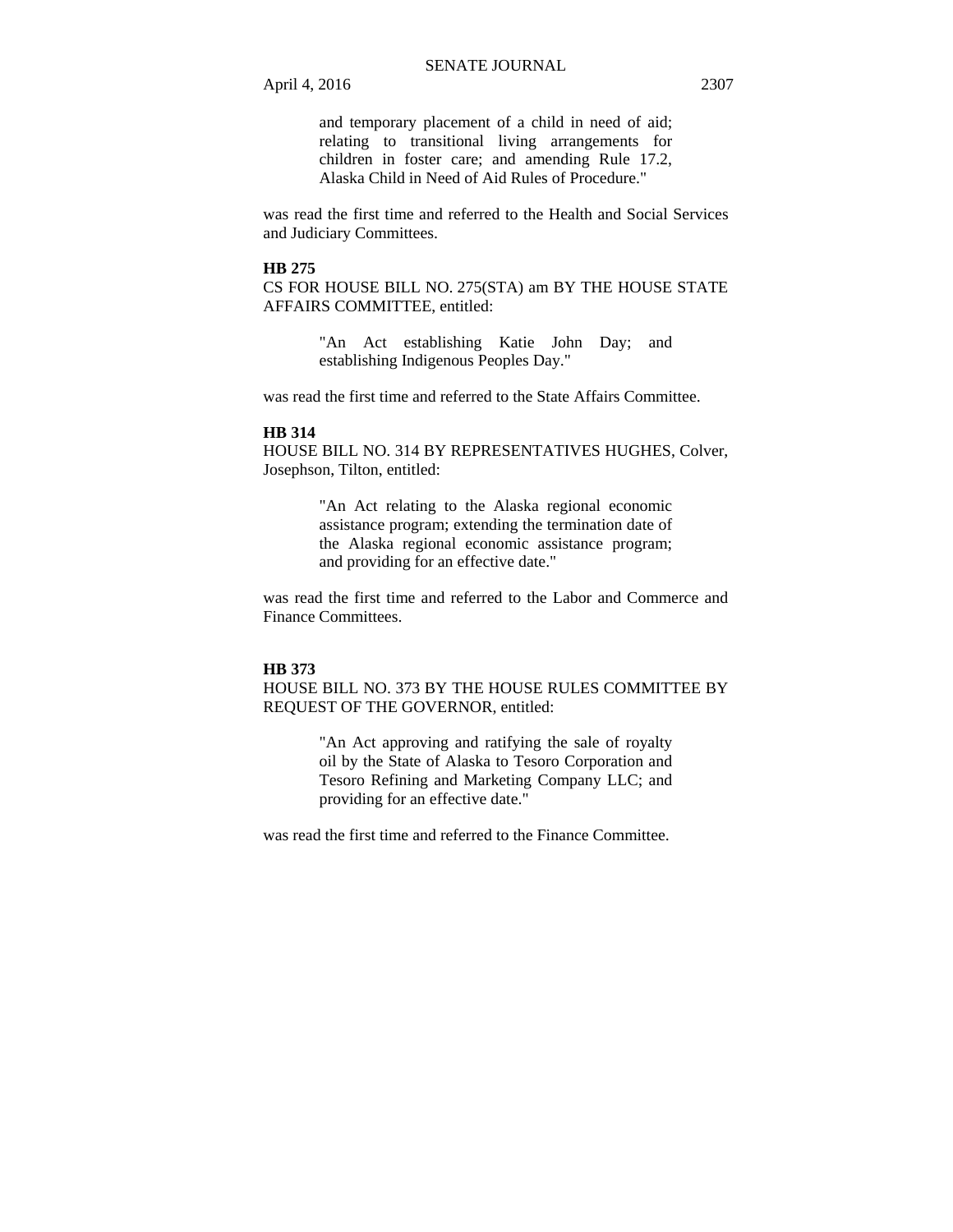#### **Communications**

The following report is on file in the Office of the Secretary of the Senate:

Department of Commerce, Community and Economic Development 2015 Report on Economic Growth due to Business and Industrial Development Corporations (BIDCO) in accordance with AS 10.13.590

#### **Standing Committee Reports**

## **SB 163**

The Resources Committee considered SENATE BILL NO. 163 "An Act relating to the nomination and designation of state water as outstanding national resource water; and providing for an effective date" and recommended it be replaced with

> CS FOR SENATE BILL NO. 163(RES) "An Act relating to the nomination and designation of state water as outstanding state resource water; defining outstanding state resource water; providing for the management of outstanding state resource water; and providing for an effective date."

Signing do pass: Senator Giessel, Chair; Senator Coghill. Signing no recommendation: Senators Costello, Stedman. Signing amend: Senator Micciche.

The following fiscal information was published today:

Fiscal Note No. 2, Department of Environmental Conservation Fiscal Note No. 3, zero, Department of Natural Resources Fiscal Note No. 4, zero, Department of Fish and Game

The bill was referred to the Finance Committee.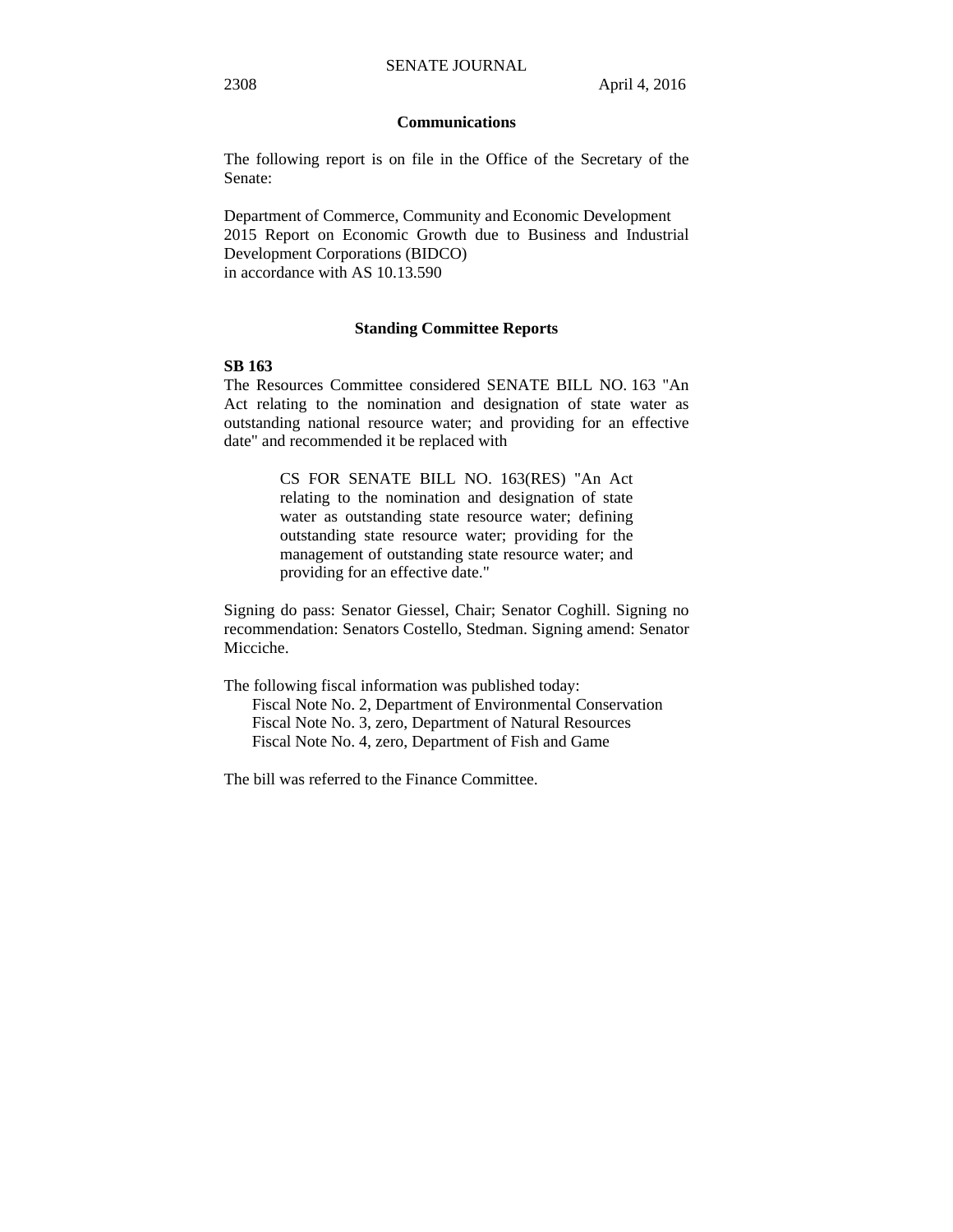## **Consideration of the Calendar**

## **Citations**

Honoring - Odette Butler

Senator(s) Bishop, Meyer, Coghill, Costello, Dunleavy, Egan, Ellis, Gardner, Giessel, Hoffman, Huggins, Kelly, MacKinnon, McGuire, Micciche, Olson, Stedman, Stevens, Stoltze, Wielechowski

Honoring - The Breast Cancer Detection Center of Alaska and the Waterfall Foundation

Senator(s) Bishop, Meyer, Coghill, Costello, Dunleavy, Egan, Ellis, Gardner, Giessel, Hoffman, Huggins, Kelly, MacKinnon, McGuire, Micciche, Olson, Stedman, Stevens, Stoltze, Wielechowski

Honoring - Poldine Carlo

Senator(s) Bishop, Meyer, Coghill, Costello, Dunleavy, Egan, Ellis, Gardner, Giessel, Hoffman, Huggins, Kelly, MacKinnon, McGuire, Micciche, Olson, Stedman, Stevens, Stoltze, Wielechowski

Honoring - Canyon Tobin

Senator(s) Meyer, Bishop, Coghill, Costello, Dunleavy, Egan, Ellis, Gardner, Giessel, Hoffman, Huggins, Kelly, MacKinnon, McGuire, Micciche, Olson, Stedman, Stevens, Wielechowski Representative(s) Millett

Honoring - William Herrick on the Occasion of His 90th Birthday Senator(s) Stevens, Meyer, Bishop, Coghill, Costello, Dunleavy, Egan, Ellis, Gardner, Giessel, Hoffman, Huggins, Kelly, MacKinnon, McGuire, Micciche, Olson, Stedman, Stoltze, Wielechowski Representative(s) Stutes

Honoring - 25th Anniversary of the Alaska Satellite Facility Representative(s) Kawasaki, Wool Senator(s) Kelly, Bishop, Meyer, Coghill, Costello, Dunleavy, Egan, Ellis, Gardner, Giessel, Hoffman, Huggins, MacKinnon, McGuire, Micciche, Olson, Stedman, Stevens, Wielechowski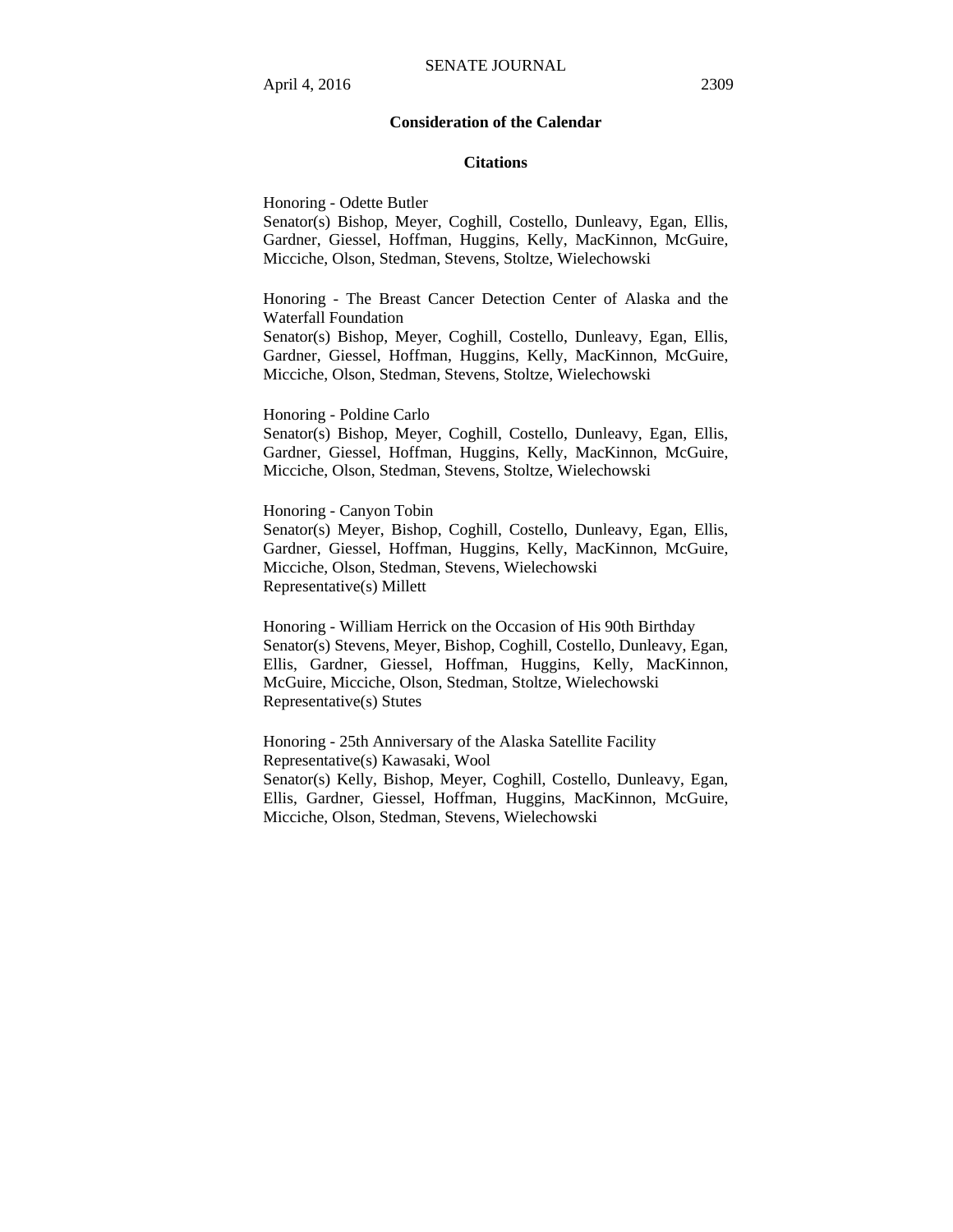Honoring - Mark Myers Representative(s) Tuck, Guttenberg Senator(s) McGuire, Coghill, Meyer, Bishop, Costello, Dunleavy, Egan, Ellis, Gardner, Giessel, Hoffman, Huggins, Kelly, MacKinnon, Micciche, Olson, Stedman, Stevens, Stoltze, Wielechowski

Honoring - Christopher-Jordan "CJ" Umbs Representative(s) Munoz, Kito Senator(s) Egan, Meyer, Bishop, Coghill, Costello, Dunleavy, Ellis, Gardner, Giessel, Hoffman, Huggins, Kelly, MacKinnon, McGuire, Micciche, Olson, Stedman, Stevens, Stoltze, Wielechowski

Honoring - Brenna Rollman Representative(s) Reinbold Senator(s) MacKinnon, Meyer, Bishop, Coghill, Costello, Dunleavy, Egan, Ellis, Gardner, Giessel, Hoffman, Huggins, Kelly, McGuire, Micciche, Olson, Stedman, Stevens, Stoltze, Wielechowski

Honoring - Eagle River High School Nuclear Wolves Robotics Team Representative(s) Reinbold

Senator(s) MacKinnon, Meyer, Bishop, Coghill, Costello, Dunleavy, Egan, Ellis, Gardner, Giessel, Hoffman, Huggins, Kelly, McGuire, Micciche, Olson, Stedman, Stevens, Stoltze, Wielechowski

Honoring - Anaktuvuk Pass Emergency Responders Representative(s) Nageak Senator(s) Olson, Meyer, Bishop, Coghill, Costello, Dunleavy, Egan, Ellis, Gardner, Giessel, Hoffman, Huggins, Kelly, MacKinnon, McGuire, Micciche, Stedman, Stevens, Stoltze, Wielechowski

Honoring - 2016 Delta Huskies Peewee D Hockey Team Representative(s) Colver Senator(s) Dunleavy, Meyer, Bishop, Coghill, Costello, Egan, Ellis, Gardner, Giessel, Hoffman, Huggins, Kelly, MacKinnon, McGuire, Micciche, Olson, Stedman, Stevens, Stoltze, Wielechowski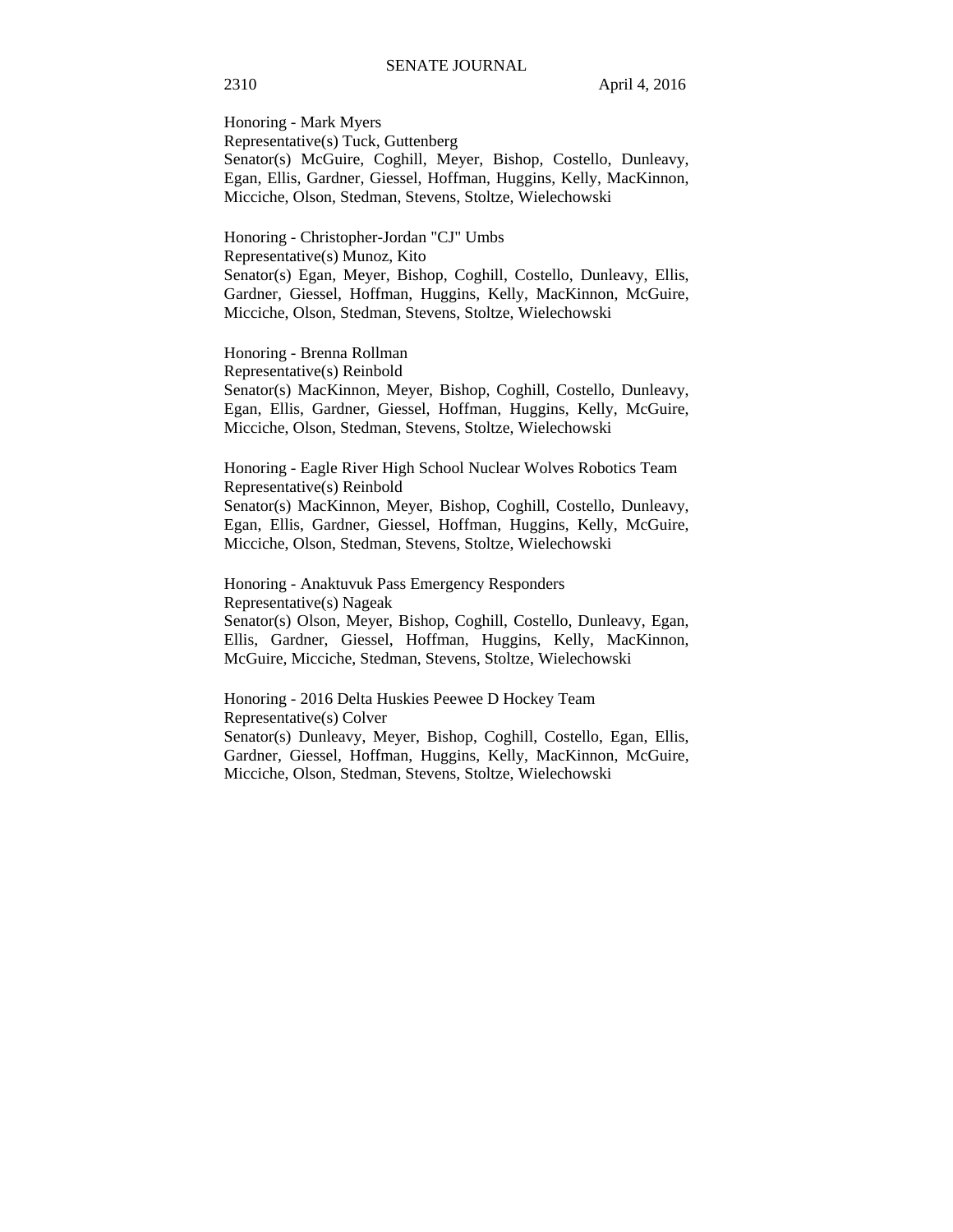April 4, 2016 2311

Honoring - John Gaskins Representative(s) Millett Senator(s) Meyer, Bishop, Coghill, Costello, Dunleavy, Egan, Ellis, Gardner, Giessel, Hoffman, Huggins, Kelly, MacKinnon, McGuire, Micciche, Olson, Stedman, Stevens, Stoltze, Wielechowski

Honoring - Michael Scott Hanley Representative(s) Tuck, Kito

Senator(s) McGuire, Egan, Meyer, Bishop, Coghill, Costello, Dunleavy, Ellis, Gardner, Giessel, Hoffman, Huggins, Kelly, MacKinnon, Micciche, Olson, Stedman, Stevens, Stoltze, Wielechowski

In Memoriam - Big Bob Aiken

Senator(s) Olson, Meyer, Bishop, Coghill, Costello, Dunleavy, Egan, Ellis, Gardner, Giessel, Hoffman, Huggins, Kelly, MacKinnon, McGuire, Micciche, Stedman, Stevens, Stoltze, Wielechowski Representative(s) Nageak

In Memoriam - Donald A. Burns Representative(s) Tuck Senator(s) McGuire, Meyer, Bishop, Coghill, Costello, Dunleavy, Egan, Ellis, Gardner, Giessel, Hoffman, Huggins, Kelly, MacKinnon, Micciche, Olson, Stedman, Stevens, Stoltze, Wielechowski

In Memoriam - Gary Marvin Volkman Representative(s) Herron

Senator(s) Hoffman, Meyer, Bishop, Coghill, Costello, Dunleavy, Egan, Ellis, Gardner, Giessel, Huggins, Kelly, MacKinnon, McGuire, Micciche, Olson, Stedman, Stevens, Stoltze, Wielechowski

Senator Coghill moved and asked unanimous consent that the citations be adopted. Without objection, the citations were adopted and referred to the Secretary for transmittal.

#### **Announcements**

Announcements are at the end of the journal.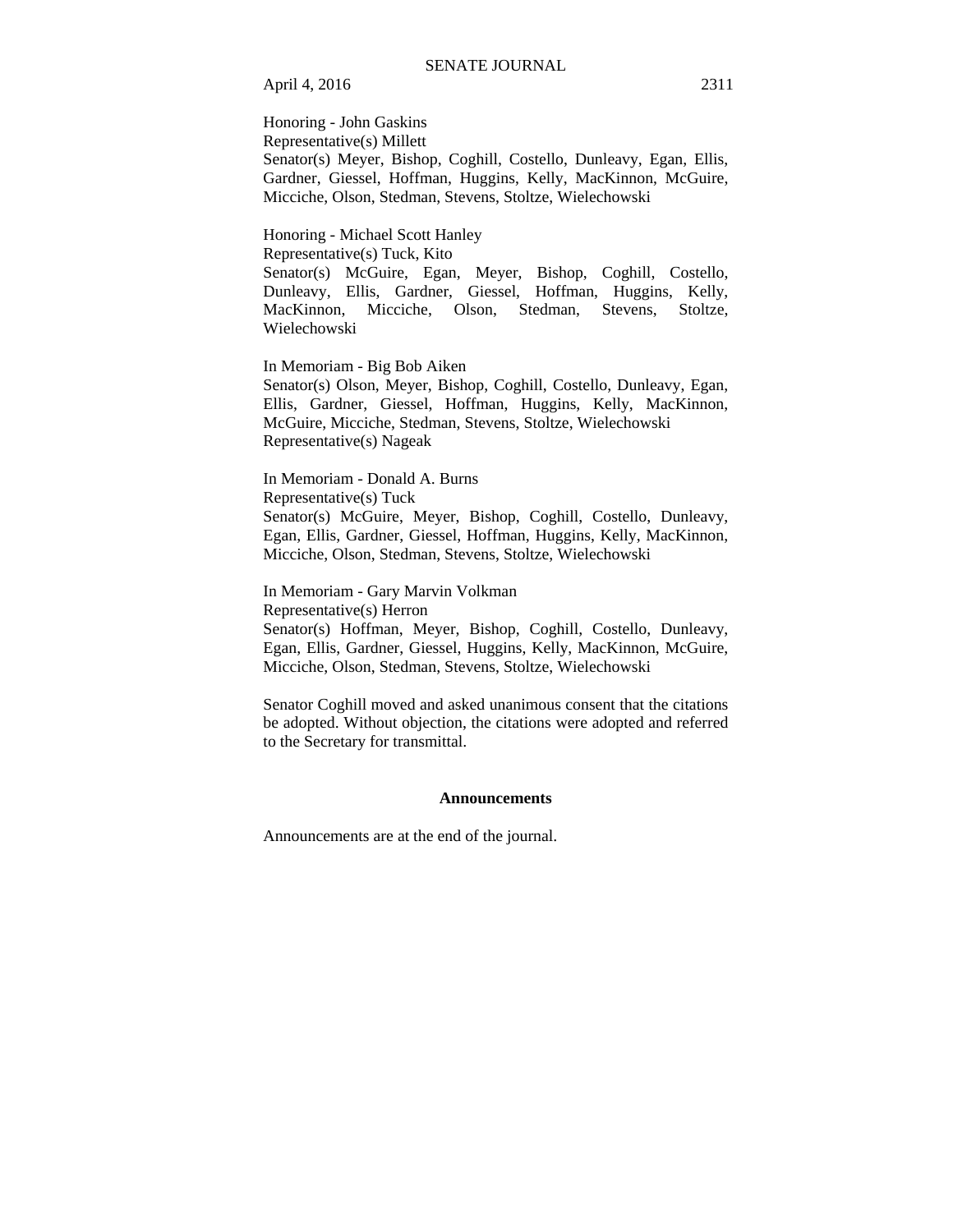# **Adjournment**

Senator Coghill moved and asked unanimous consent that the Senate stand in adjournment until 11:00 a.m., April 6, 2016. Without objection, the Senate adjourned at 11:26 a.m.

> Liz Clark Secretary of the Senate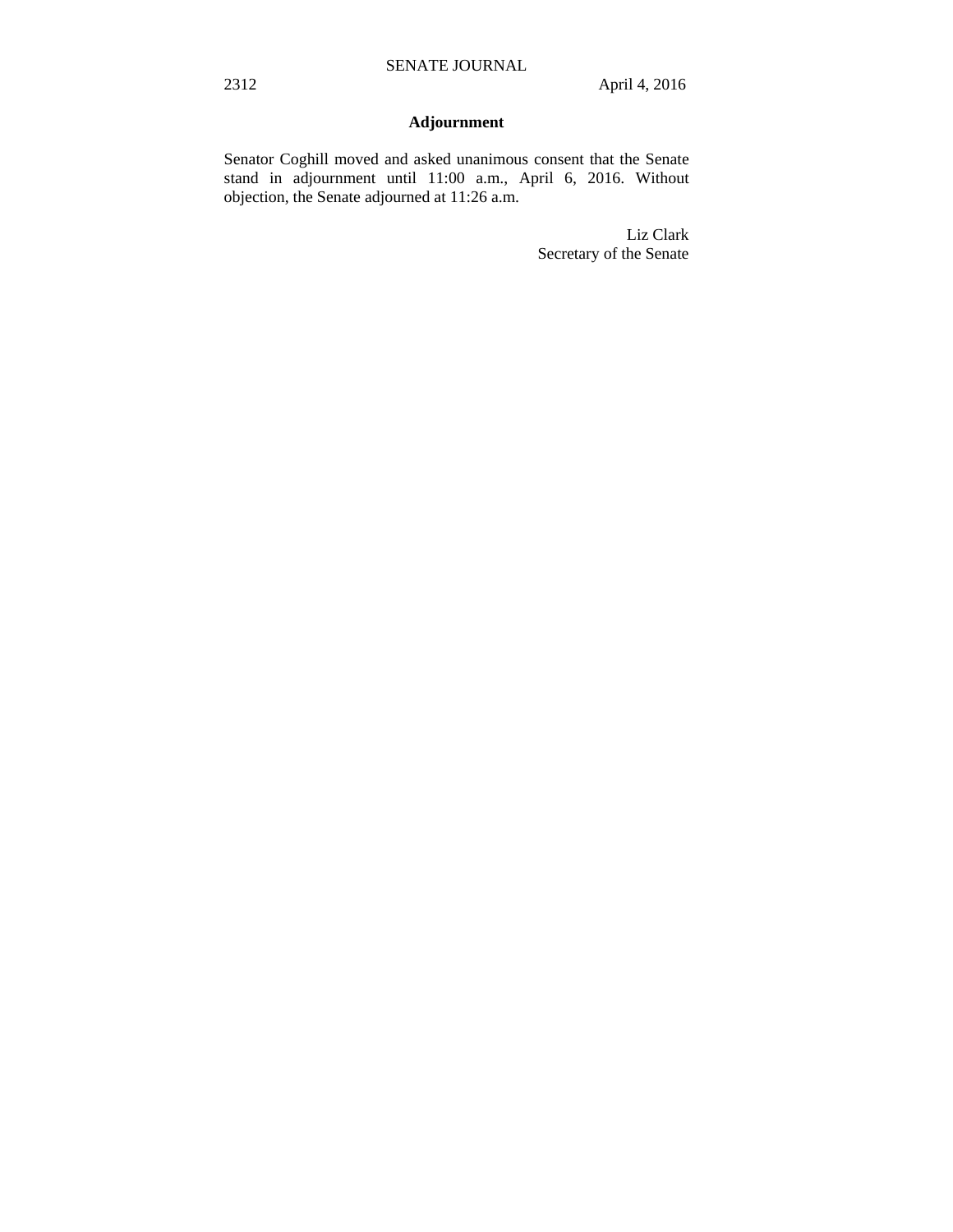Americans with Disabilities Act Notice - Persons with disabilities who require special accommodation or alternative communication formats to access committee meetings may contact the appropriate committee office or the Legislative Information Office in their community. Reasonable advance notice is needed to accommodate the request. For further information, call the ADA Coordinator at 465-3854 Voice/465-4980 TDD.

## **STANDING COMMITTEES**

+ indicates teleconference

= indicates bill previously heard/scheduled

## **COMMUNITY & REGIONAL AFFAIRS**

|     | Apr $05$ | <b>Tuesday</b><br>No Meeting Scheduled                                              | Beltz 105 (tsbldg) | 3:30 PM |
|-----|----------|-------------------------------------------------------------------------------------|--------------------|---------|
|     | Apr $07$ | <b>Thursday</b><br>-- Public Testimony <limited 2="" minutes="" to=""> --</limited> | Beltz 105 (tsbldg) | 3:30 PM |
| $+$ |          | HB 370 MUNICIPAL TAX EXEMPTIONS<br><pending referral=""></pending>                  |                    |         |
|     |          |                                                                                     |                    |         |

## **EDUCATION**

| Apr $05$      | <b>Tuesday</b><br>No Meeting Scheduled  | <b>Butrovich 205</b> | 3:30 PM   |
|---------------|-----------------------------------------|----------------------|-----------|
| <b>Apr</b> 07 | <b>Thursday</b><br>No Meeting Scheduled | <b>Butrovich 205</b> | $3:30$ PM |
|               |                                         |                      |           |

#### **FINANCE**

|         | Apr 04 Monday                                 | Senate Finance 532 9:00 AM                         |  |
|---------|-----------------------------------------------|----------------------------------------------------|--|
|         |                                               | += SB 91 OMNIBUS CRIM LAW & PROCEDURE; CORRECTIONS |  |
| $+$ $-$ | Bills Previously Heard/Scheduled:             |                                                    |  |
|         |                                               | += SB 145 DAY CARE ASSISTANCE & CHILD CARE GRANTS  |  |
|         | $+=$ SB 147 SENIOR BENEFITS PROG. ELIGIBILITY |                                                    |  |
|         | $+=$ SB 170 DNR FEES FOR GEOLOGICAL SERVICES  |                                                    |  |
|         |                                               | $+=$ SB 174 REG. OF FIREARMS/KNIVES BY UNIV. OF AK |  |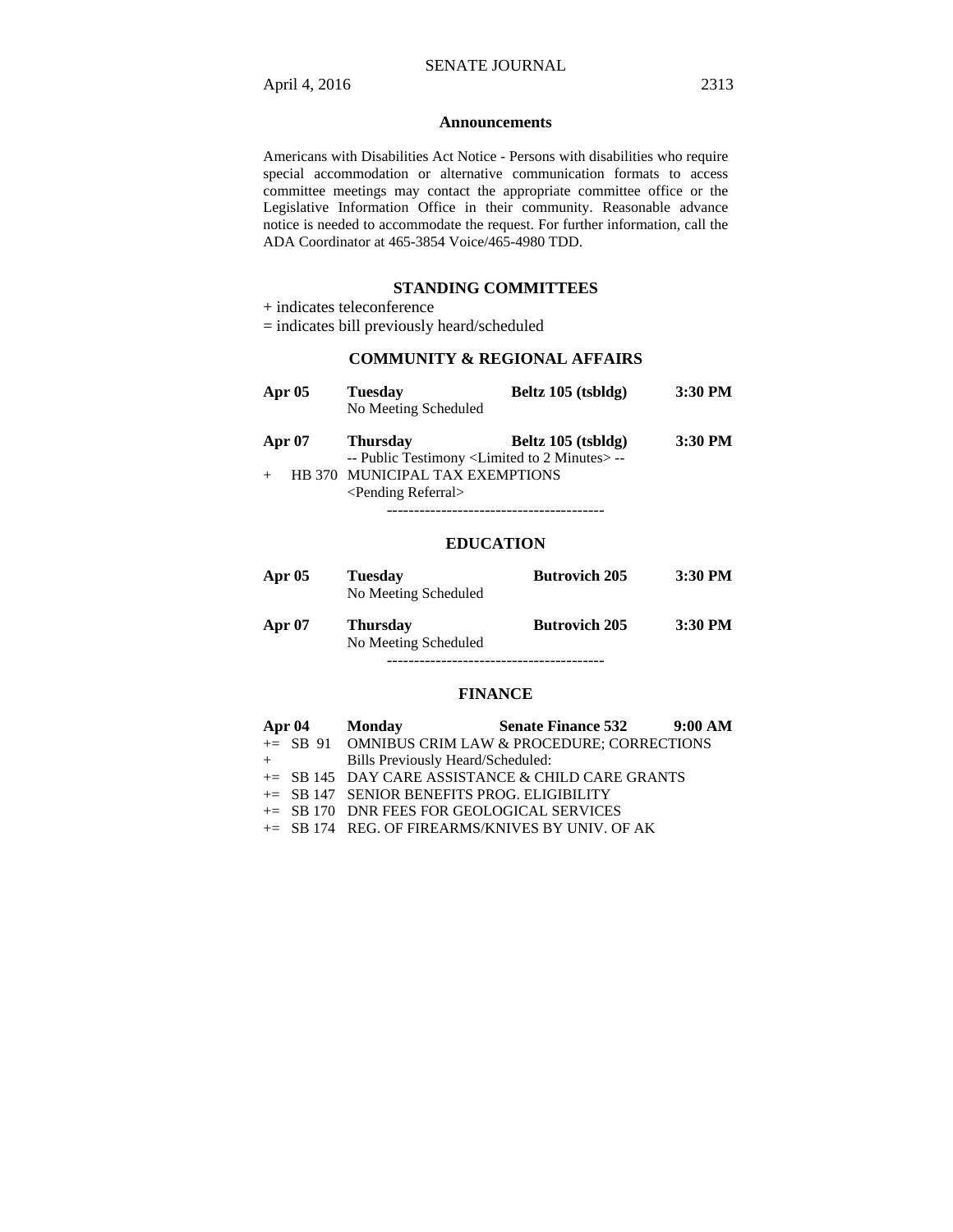# **FINANCE (continued)**

| Apr 04        |             | <b>Monday</b>                                  | <b>Senate Finance 532</b>                         | 1:30 PM |
|---------------|-------------|------------------------------------------------|---------------------------------------------------|---------|
| $^{+}$        |             | Bills Previously Heard/Scheduled:              |                                                   |         |
|               | $\pm$ SB 91 |                                                | OMNIBUS CRIM LAW & PROCEDURE; CORRECTIONS         |         |
|               |             |                                                | += SB 145 DAY CARE ASSISTANCE & CHILD CARE GRANTS |         |
| $=$           |             | SB 207 TEACHERS RETIRE. EMPLOYER CONTRIBUTIONS |                                                   |         |
|               |             | <bill canceled="" hearing=""></bill>           |                                                   |         |
| $=$           | SB 208      | ELIMINATE AK PERFORMANCE SCHOLARSHIP           |                                                   |         |
|               |             | <bill canceled="" hearing=""></bill>           |                                                   |         |
| $=$           | SB 209      | PERS EMPLOYER CONTRIBUTIONS                    |                                                   |         |
|               |             | <bill canceled="" hearing=""></bill>           |                                                   |         |
| $=$           |             |                                                | SB 210 COMM. REV. SHARING; PROP. TAX EXEMPTIONS   |         |
|               |             | <bill canceled="" hearing=""></bill>           |                                                   |         |
| Apr 04        |             | <b>Monday</b>                                  | <b>Senate Finance 532</b>                         | 5:00 PM |
| $+$           |             | McKinsey, Administration's Consultant          |                                                   |         |
|               |             |                                                | += SB 114 PERM FUND: EARNINGS, DEPOSITS, ACCOUNTS |         |
|               |             |                                                | += SB 128 PERM. FUND:DEPOSITS;DIVIDEND;EARNINGS   |         |
| $^{+}$        |             | <b>Bills Previously Heard/Scheduled</b>        |                                                   |         |
| <b>Apr 05</b> |             | <b>Tuesday</b>                                 | <b>Senate Finance 532</b>                         | 9:00 AM |
|               | $+=$ SB 91  |                                                | OMNIBUS CRIM LAW & PROCEDURE; CORRECTIONS         |         |
| $+$           |             | <b>Bills Previously Heard/Scheduled</b>        |                                                   |         |
| Apr 05        |             | <b>Tuesday</b>                                 | <b>Senate Finance 532</b>                         | 1:30 PM |
| $+$           |             | <b>Bills Previously Heard/Scheduled</b>        |                                                   |         |
| $=$           |             |                                                | SB 207 TEACHERS RETIRE. EMPLOYER CONTRIBUTIONS    |         |
|               |             | <bill canceled="" hearing=""></bill>           |                                                   |         |
| Ξ             |             |                                                | SB 208 ELIMINATE AK PERFORMANCE SCHOLARSHIP       |         |
|               |             | <bill canceled="" hearing=""></bill>           |                                                   |         |
| $=$           |             | SB 209 PERS EMPLOYER CONTRIBUTIONS             |                                                   |         |
|               |             | <bill canceled="" hearing=""></bill>           |                                                   |         |
| Ξ             |             |                                                | SB 210 COMM. REV. SHARING; PROP. TAX EXEMPTIONS   |         |
|               |             | <bill canceled="" hearing=""></bill>           |                                                   |         |
|               |             | Apr 05 Tuesday                                 | <b>Senate Finance 532</b>                         | 5:00 PM |
| $+$           |             | SB 126 SMALL SECURITY OFFERINGS                |                                                   |         |
| $+$           |             |                                                | SB 154 BLOOD BANK OF ALASKA LICENSE PLATES        |         |
|               |             |                                                |                                                   |         |
| $^{+}$        |             |                                                | SCR 4 US COUNTERMAND CONVENTION DELEGATES         |         |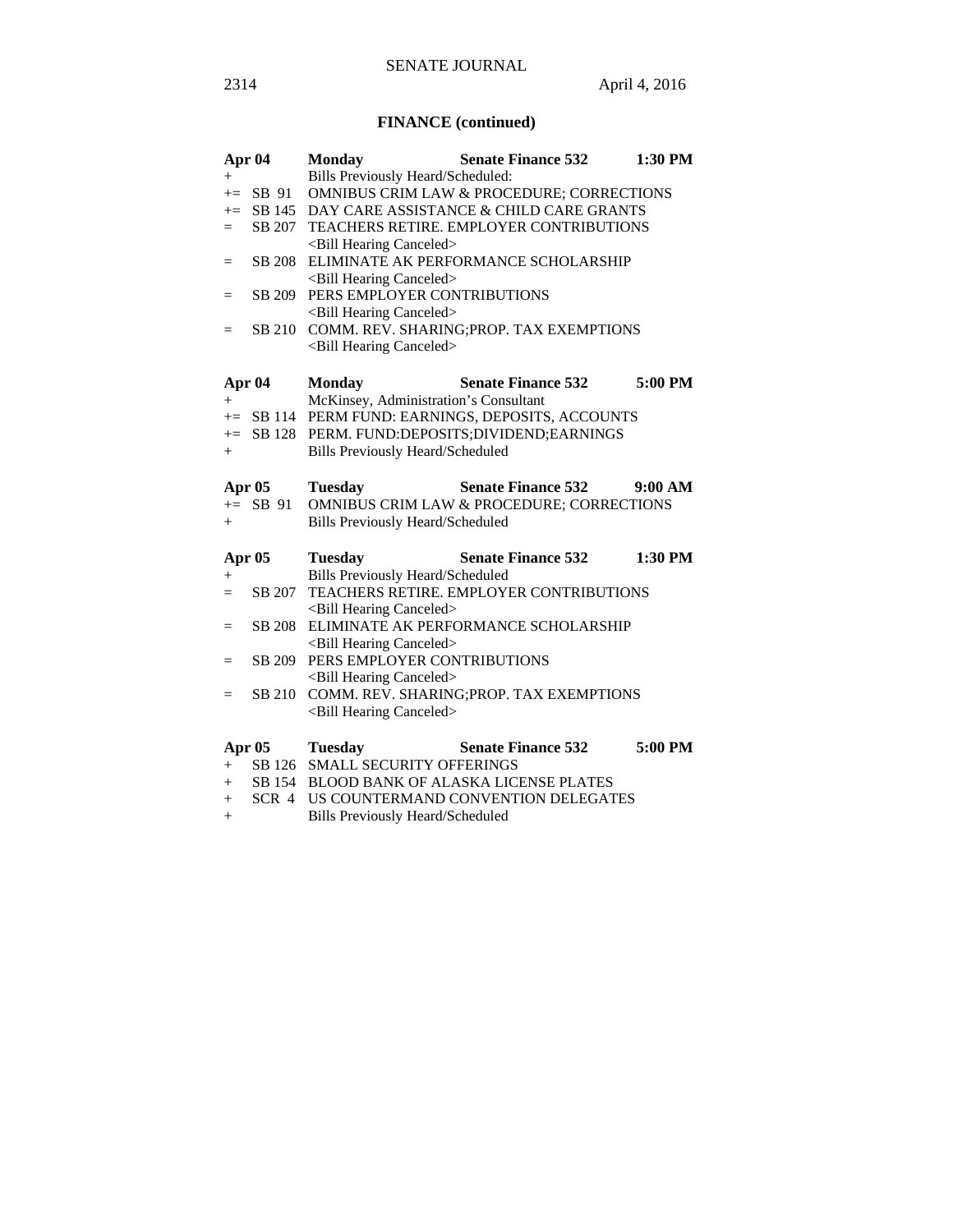# **FINANCE (continued)**

| Apr $06$<br>$+=$ SB 91<br>$+$         | <b>Senate Finance 532</b><br>Wednesday<br>9:00 AM<br>OMNIBUS CRIM LAW & PROCEDURE; CORRECTIONS<br><b>Bills Previously Heard/Scheduled</b>                                                                                                                                                                                                                                                                                                                                                                                                                                                                                                                    |  |
|---------------------------------------|--------------------------------------------------------------------------------------------------------------------------------------------------------------------------------------------------------------------------------------------------------------------------------------------------------------------------------------------------------------------------------------------------------------------------------------------------------------------------------------------------------------------------------------------------------------------------------------------------------------------------------------------------------------|--|
| <b>Apr 06</b><br>$^{+}$               | 1:00 PM<br>Wednesday<br><b>Senate Finance 532</b><br>+= SB 114 PERM FUND: EARNINGS, DEPOSITS, ACCOUNTS<br>+= SB 128 PERM. FUND:DEPOSITS;DIVIDEND;EARNINGS<br>+= SB 138 BUDGET: CAPITAL<br>-- Public Testimony Limited to 2 Minutes --<br>Please Arrive 15 Minutes Prior to End of<br>Allotted Time Period or Testimony Will<br>Close Early.<br>Please Select a Spokesperson to Testify if You<br>Are a Member of a Group with the Same Message.<br>If You are Unable to Access Your Local LIO,<br>Written Testimony May be Submitted to the Senate<br>Finance Committee via Email:<br>Finance.committee@akleg.gov<br><b>Bills Previously Heard/Scheduled</b> |  |
| <b>Apr 06</b><br>$+$<br>$+$<br>$+$    | <b>Senate Finance 532</b><br>5:00 PM<br>Wednesday<br>SB 168 BOARD OF BARBERS AND HAIRDRESSERS<br>SB 172 FISH/SHELLFISH HATCHERY/ENHANCE, PROJECTS<br><b>Bills Previously Heard/Scheduled</b>                                                                                                                                                                                                                                                                                                                                                                                                                                                                 |  |
| <b>Apr 07</b><br>$+$                  | 9:00 AM<br><b>Thursday</b><br><b>Senate Finance 532</b><br>+= SB 114 PERM FUND: EARNINGS, DEPOSITS, ACCOUNTS<br>+= SB 128 PERM. FUND:DEPOSITS;DIVIDEND;EARNINGS<br><b>Bills Previously Heard/Scheduled</b>                                                                                                                                                                                                                                                                                                                                                                                                                                                   |  |
| <b>Apr 07</b><br>$+$                  | <b>Senate Finance 532</b><br>1:00 PM<br><b>Thursday</b><br>+= SB 138 BUDGET: CAPITAL<br><b>Bills Previously Heard/Scheduled</b>                                                                                                                                                                                                                                                                                                                                                                                                                                                                                                                              |  |
| <b>Apr 07</b><br>SB 205<br>$+$<br>$+$ | <b>Thursday</b><br><b>Senate Finance 532</b><br>5:00 PM<br>APPROVAL OF SALE OF ROYALTY OIL TO TESORO<br><b>Bills Previously Heard/Scheduled</b>                                                                                                                                                                                                                                                                                                                                                                                                                                                                                                              |  |
| <b>Apr 08</b><br>$+=$<br>$+$          | 8:00 AM<br>Friday<br><b>Senate Finance 532</b><br>+= SB 114 PERM FUND: EARNINGS, DEPOSITS, ACCOUNTS<br>SB 128 PERM. FUND:DEPOSITS;DIVIDEND;EARNINGS<br><b>Bills Previously Heard/Scheduled</b>                                                                                                                                                                                                                                                                                                                                                                                                                                                               |  |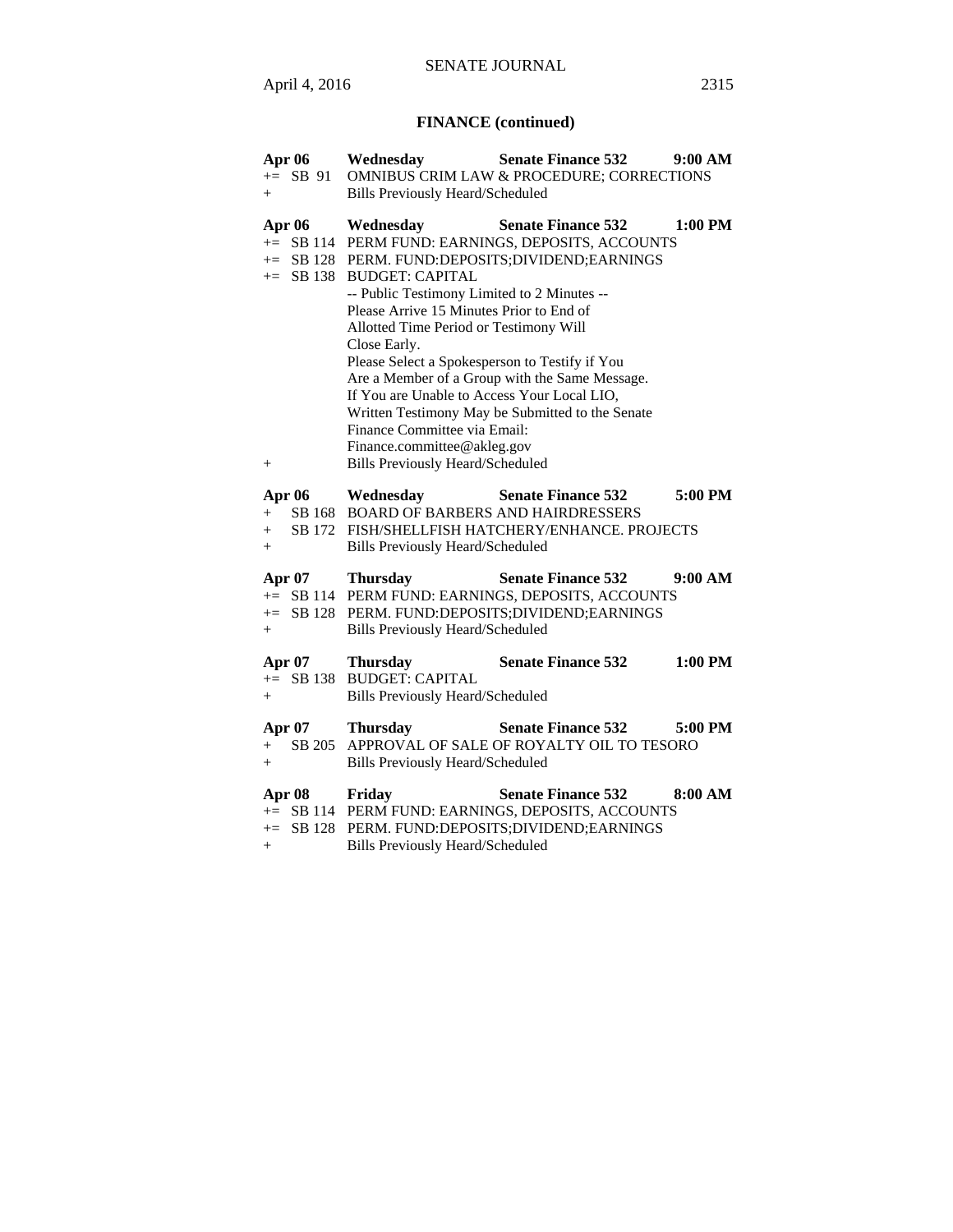# **FINANCE (continued)**

| Apr 08<br>$+$   | Friday<br><b>Bills Previously Heard/Scheduled</b>   | <b>Senate Finance 532</b> | 1:00 PM  |
|-----------------|-----------------------------------------------------|---------------------------|----------|
| Apr 08<br>$+$   | Friday<br>Bills Previously Heard/Scheduled          | <b>Senate Finance 532</b> | 5:00 PM  |
| Apr $09$<br>$+$ | <b>Saturday</b><br>Bills Previously Heard/Scheduled | <b>Senate Finance 532</b> | 10:00 AM |

# **HEALTH & SOCIAL SERVICES**

| Apr 04   | <b>Monday</b><br>No Meeting Scheduled | <b>Butrovich 205</b> | 1:30 PM   |
|----------|---------------------------------------|----------------------|-----------|
| Apr $06$ | Wednesdav<br>No Meeting Scheduled     | <b>Butrovich 205</b> | $1:30$ PM |
| Apr 08   | Friday<br>No Meeting Scheduled        | <b>Butrovich 205</b> | $1:30$ PM |

# **JUDICIARY**

| Apr $04$      |               | <b>Monday</b><br>-- Public Testimony --         | Beltz $105$ (tsbldg) | 1:30 PM |
|---------------|---------------|-------------------------------------------------|----------------------|---------|
| $+$           | <b>SJR</b> 12 | CONST. AM: ELECTED ATTORNEY GENERAL             |                      |         |
| $+$           |               | SB 164 FISH & GAME: OFFENSES;LICENSES;PENALTIES |                      |         |
| $+$           |               | SB 108 AK SECURITIES ACT; PENALTIES; CRT. RULES |                      |         |
| $+$           |               | <b>Bills Previously Heard/Scheduled</b>         |                      |         |
|               |               | **Streamed live on AKL.tv**                     |                      |         |
| <b>Apr 06</b> |               | Wednesday<br>-- Public Testimony --             | Beltz 105 (tsbldg)   | 1:30 PM |
| $+$           |               | <b>Bills Previously Heard/Scheduled</b>         |                      |         |
|               |               | **Streamed live on AKL.tv**                     |                      |         |
| Apr 08        |               | Friday<br>-- Public Testimony --                | Beltz 105 (tsbldg)   | 1:30 PM |
| $+$           |               | <b>Bills Previously Heard/Scheduled</b>         |                      |         |
|               |               | **Streamed live on AKL.tv**                     |                      |         |
|               |               |                                                 |                      |         |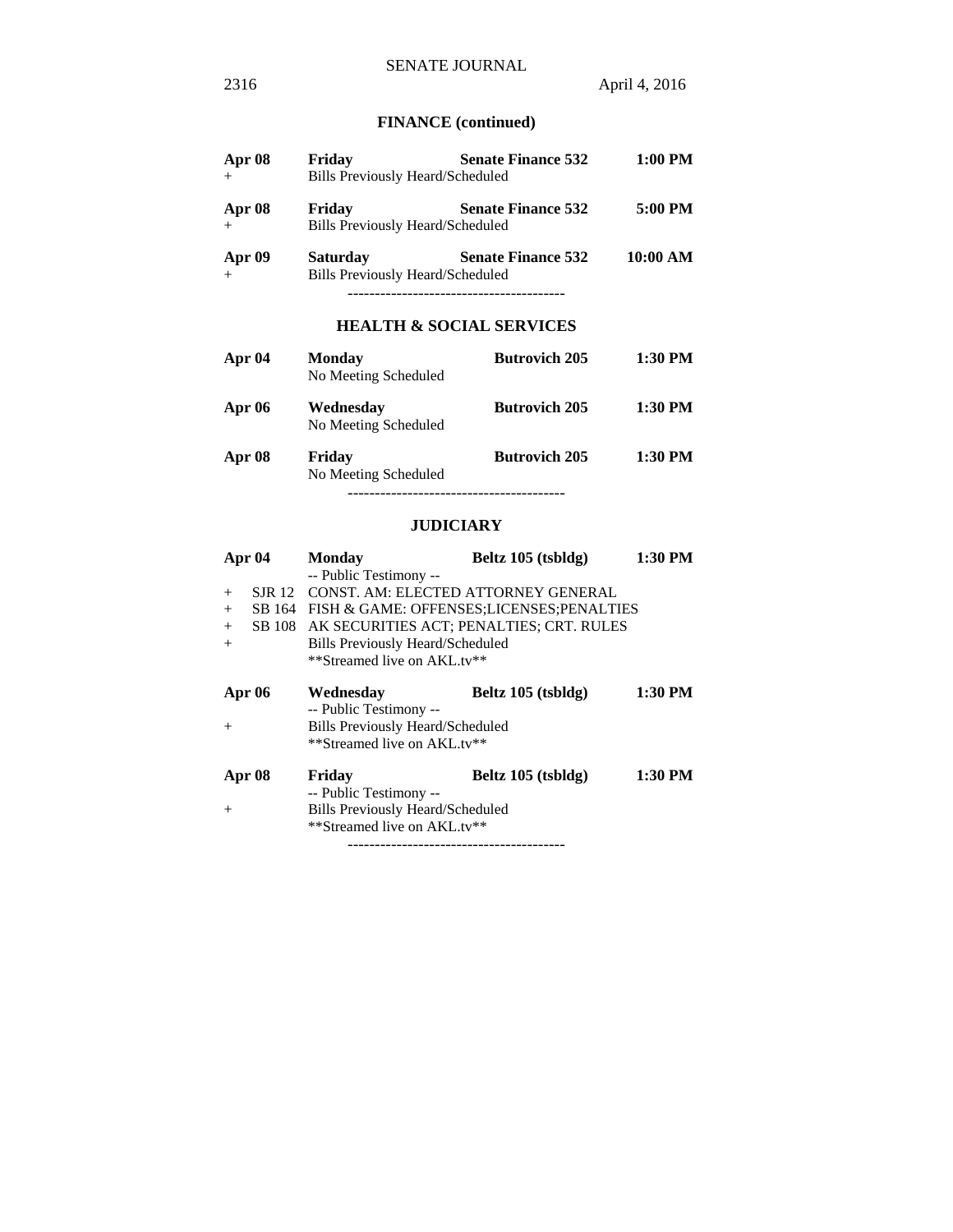# **LABOR & COMMERCE**

| Apr $05$      |                                                    | <b>Tuesday</b>                                   | Beltz 105 (tsbldg)                     | 1:30 PM |  |  |
|---------------|----------------------------------------------------|--------------------------------------------------|----------------------------------------|---------|--|--|
| $+$           |                                                    |                                                  | Consideration of Governor's Appointee: |         |  |  |
|               |                                                    | Alaska Gasline Development Corporation Board of  |                                        |         |  |  |
|               |                                                    | <b>Directors</b>                                 |                                        |         |  |  |
| $+$           |                                                    | SB 156 INSURANCE COVERAGE FOR CONTRACEPTIVES     |                                        |         |  |  |
| $+$           | SB 193                                             | EXTEND EXEMPTION FOR SMALL POWER PLANTS          |                                        |         |  |  |
| $+$           | HB 268 AIDEA: DIVIDEND TO STATE: INCOME: VALUATION |                                                  |                                        |         |  |  |
| $+$           |                                                    | <b>Bills Previously Heard/Scheduled</b>          |                                        |         |  |  |
|               |                                                    | -- Public Testimony --                           |                                        |         |  |  |
| <b>Apr 07</b> |                                                    | Thursday                                         | Beltz 105 (tsbldg)                     | 1:30 PM |  |  |
| $+$           |                                                    | HB 305 RECREATIONAL/AVOCATIONAL TRAINING EXEMPT. |                                        |         |  |  |
| $+$           |                                                    | HB 314 AK REG ECON ASSIST. PROGRAM: EXTEND       |                                        |         |  |  |
|               |                                                    | D.H. Description Hourd (Colorado La d            |                                        |         |  |  |

+ Bills Previously Heard/Scheduled -- Public Testimony --

----------------------------------------

# **RESOURCES**

|        | Apr 04   | <b>Monday</b>                                                | <b>Butrovich 205</b> | 3:30 PM |
|--------|----------|--------------------------------------------------------------|----------------------|---------|
| $^{+}$ |          | HB 247 TAX;CREDITS;INTEREST;REFUNDS;O & G                    |                      |         |
|        |          | <pending referral=""> -- Invited Testimony Only --</pending> |                      |         |
| $^{+}$ |          | SB 130 TAX;CREDITS;INTEREST;REFUNDS;O & G                    |                      |         |
|        |          | -- Testimony <invitation only=""> --</invitation>            |                      |         |
| $^{+}$ |          | <b>Bills Previously Heard/Scheduled</b>                      |                      |         |
|        | Apr $05$ | <b>Tuesday</b>                                               | <b>Butrovich 205</b> | 3:30 PM |
| $^{+}$ |          | Consideration of Governor's Appointee:                       |                      |         |
|        |          | Alaska Gasline Corporation Board of Directors:               |                      |         |
|        |          | Joey Merrick                                                 |                      |         |
|        |          | -- Public Testimony on Appointee --                          |                      |         |
| $+$    |          | HB 247 TAX;CREDITS;INTEREST;REFUNDS;O & G                    |                      |         |
|        |          | <pending referral=""> -- Invited Testimony Only --</pending> |                      |         |
|        |          | $\pm$ SB 130 TAX;CREDITS;INTEREST;REFUNDS;O & G              |                      |         |
|        |          | -- Testimony <invitation only=""> --</invitation>            |                      |         |
| $^{+}$ | SB 129   | AIDEA: FUNDS; LOANS; PROGRAMS; DIVIDEND                      |                      |         |
|        |          | -- Testimony <invitation only=""> --</invitation>            |                      |         |
| $^{+}$ |          | <b>Bills Previously Heard/Scheduled</b>                      |                      |         |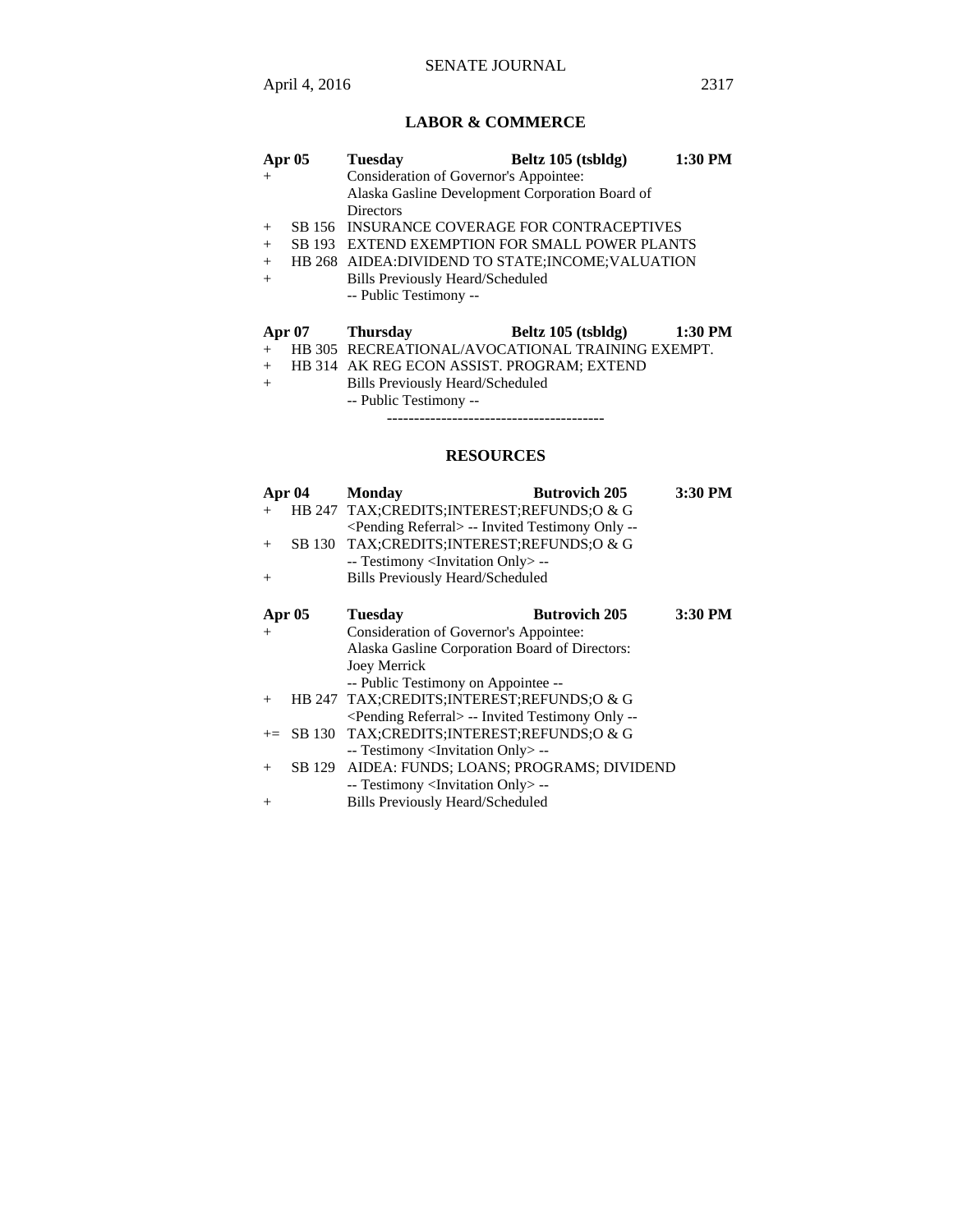# **RESOURCES (continued)**

|        | Apr 06        | Wednesday                                                                                         | <b>Butrovich 205</b> | 3:30 PM |
|--------|---------------|---------------------------------------------------------------------------------------------------|----------------------|---------|
| $^{+}$ |               | HB 247 TAX;CREDITS;INTEREST;REFUNDS;O & G                                                         |                      |         |
|        |               | <pending referral=""> -- Invited Testimony Only --</pending>                                      |                      |         |
| $+=$   |               | SB 130 TAX; CREDITS; INTEREST; REFUNDS; O & G                                                     |                      |         |
|        |               | -- Testimony <invitation only=""> --</invitation>                                                 |                      |         |
| $^{+}$ |               | <b>Bills Previously Heard/Scheduled</b>                                                           |                      |         |
|        | <b>Apr 07</b> | <b>Thursday</b>                                                                                   | <b>Butrovich 205</b> | 3:30 PM |
| $^{+}$ |               | HB 247 TAX; CREDITS; INTEREST; REFUNDS; O & G                                                     |                      |         |
|        |               | <pending referral=""> --Invited Testimony Only--</pending>                                        |                      |         |
|        |               | $+=$ SB 130 TAX;CREDITS;INTEREST;REFUNDS;O & G                                                    |                      |         |
|        |               | -- Testimony <invitation only=""> --</invitation>                                                 |                      |         |
| $^{+}$ |               | <b>Bills Previously Heard/Scheduled</b>                                                           |                      |         |
|        | Apr 08        | Friday                                                                                            | <b>Butrovich 205</b> | 3:30 PM |
|        |               |                                                                                                   |                      |         |
|        |               |                                                                                                   |                      |         |
| $+$    |               | HB 247 TAX; CREDITS; INTEREST; REFUNDS; O & G                                                     |                      |         |
|        |               | <pending referral=""> --Invited Testimony Only--</pending>                                        |                      |         |
|        |               | += SB 130 TAX;CREDITS;INTEREST;REFUNDS;O & G<br>-- Testimony <invitation only=""> --</invitation> |                      |         |
| $+$    |               | <b>Bills Previously Heard/Scheduled</b>                                                           |                      |         |
|        |               |                                                                                                   |                      |         |
| $^{+}$ | Apr 09        | <b>Saturday</b>                                                                                   | <b>Butrovich 205</b> | 3:30 PM |
|        |               | HB 247 TAX; CREDITS; INTEREST; REFUNDS; O & G                                                     |                      |         |
|        | $+=$ SB 130   | <pending referral=""> --Invited Testimony Only--</pending>                                        |                      |         |
|        |               | TAX;CREDITS;INTEREST;REFUNDS;O & G<br>-- Testimony <invitation only=""> --</invitation>           |                      |         |
| $+$    |               | Bills Previously Heard/Scheduled                                                                  |                      |         |
|        |               |                                                                                                   |                      |         |

# **STATE AFFAIRS**

|        | Apr 05 Tuesday                              | <b>Butrovich 205</b> | 9:00 AM |
|--------|---------------------------------------------|----------------------|---------|
| $+$    | HB 324 VIOLENT CRIMES COMP BOARD MEMBERSHIP |                      |         |
|        | -- Public Testimony --                      |                      |         |
| $+$    | HB 231 EXTEND BOARD OF PAROLE               |                      |         |
|        | -- Public Testimony --                      |                      |         |
| $+$    | Consideration of Governor's Appointee:      |                      |         |
|        | -- Public Testimony on Appointee --         |                      |         |
|        | Department of Corrections - Commissioner    |                      |         |
|        | Dean Williams                               |                      |         |
| $^{+}$ | Bills Previously Heard/Scheduled            |                      |         |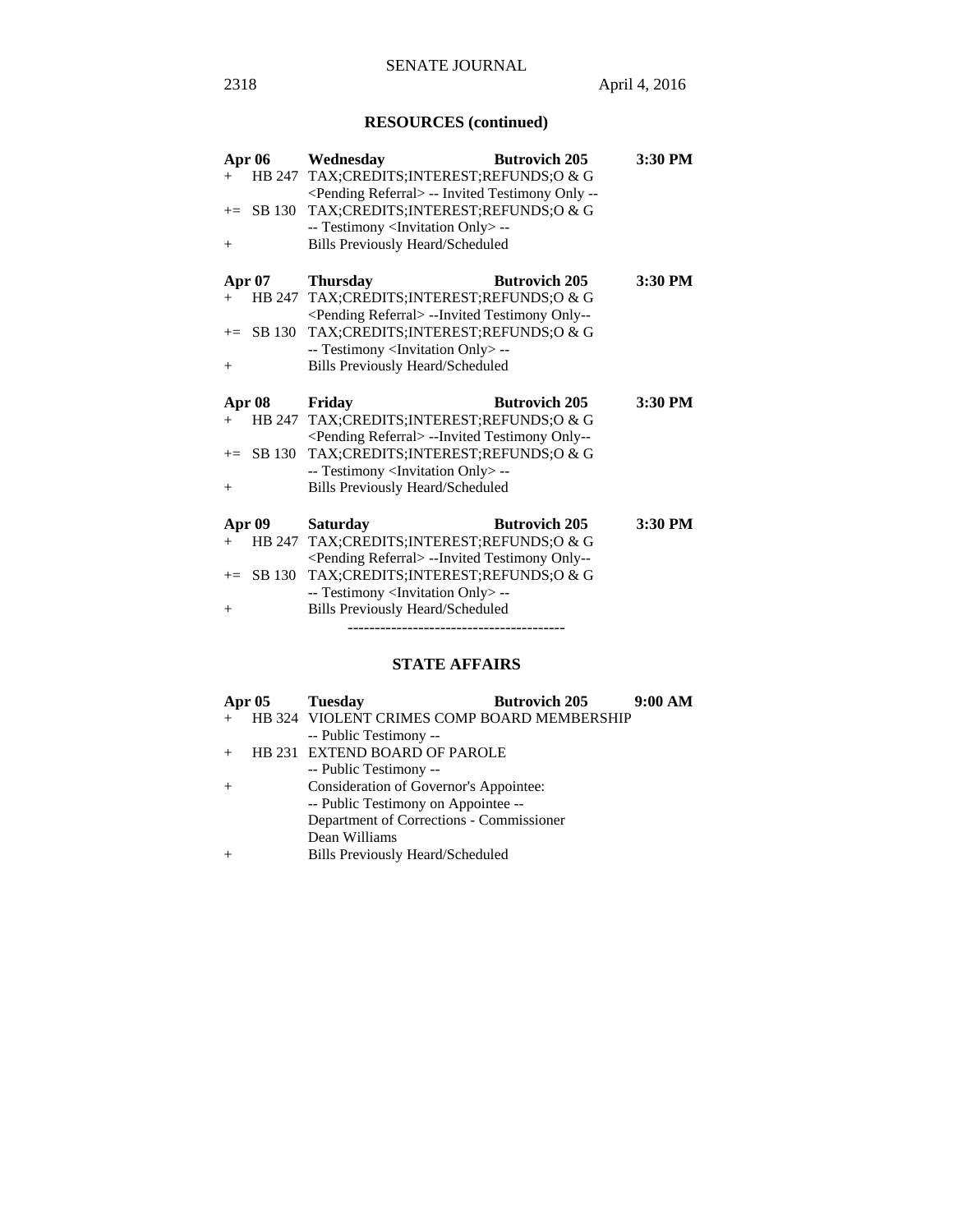# **STATE AFFAIRS (continued)**

| <b>Apr 07</b> |                                         | <b>Thursday</b>                                      | <b>Butrovich 205</b> | 9:00 AM |  |  |
|---------------|-----------------------------------------|------------------------------------------------------|----------------------|---------|--|--|
|               |                                         | -- Please Note Time Change --                        |                      |         |  |  |
| $^{+}$        | Consideration of Governor's Appointees: |                                                      |                      |         |  |  |
|               |                                         | -- Public Testimony on Appointees --                 |                      |         |  |  |
|               |                                         | <b>Board of Fisheries:</b>                           |                      |         |  |  |
|               |                                         | <b>Israel Payton</b>                                 |                      |         |  |  |
|               |                                         | Alan Cain                                            |                      |         |  |  |
|               |                                         | Robert Ruffner                                       |                      |         |  |  |
|               |                                         | <above agenda="" from="" item="" removed=""></above> |                      |         |  |  |
|               |                                         | $+=$ SB 150 MVA COMMISSIONER MEMBER OF CDVSA         |                      |         |  |  |
| $+$           |                                         | HB 273 VEHICLES: TRANSFER ON DEATH TITLE: ESTATES    |                      |         |  |  |
|               |                                         | -- Public Testimony --                               |                      |         |  |  |
| $^{+}$        |                                         | HB 77 DISABILITY:ID/LICENSE AND TRAINING ROMTS.      |                      |         |  |  |
|               |                                         | -- Public Testimony --                               |                      |         |  |  |
| $^{+}$        |                                         | <b>Bills Previously Heard/Scheduled</b>              |                      |         |  |  |
|               |                                         |                                                      |                      |         |  |  |

## **TRANSPORTATION**

| Apr $05$ | <b>Tuesday</b><br>No Meeting Scheduled                                     | <b>Butrovich 205</b> | 1:00 PM |  |  |  |  |
|----------|----------------------------------------------------------------------------|----------------------|---------|--|--|--|--|
| Apr $06$ | Wednesday<br>-- Please Note Time and Date Change --                        | <b>Butrovich 205</b> | 8:30 AM |  |  |  |  |
|          | HCR 17 SUPPORT AVIATION INDUSTRY; USE STATE LAND<br>-- Public Testimony -- |                      |         |  |  |  |  |
|          |                                                                            |                      |         |  |  |  |  |

## **SPECIAL COMMITTEES**

## **SPECIAL CMTE ON ENERGY**

| Apr $05$ | <b>Tuesday</b>                                    | Beltz 105 (tsbldg) | 3:30 PM |  |  |  |
|----------|---------------------------------------------------|--------------------|---------|--|--|--|
|          | -- Location Change --                             |                    |         |  |  |  |
| $+$      | <b>Interior Energy Project Update</b>             |                    |         |  |  |  |
|          | -- Testimony <invitation only=""> --</invitation> |                    |         |  |  |  |
| $+$      | <b>Bills Previously Heard/Scheduled</b>           |                    |         |  |  |  |
|          |                                                   |                    |         |  |  |  |